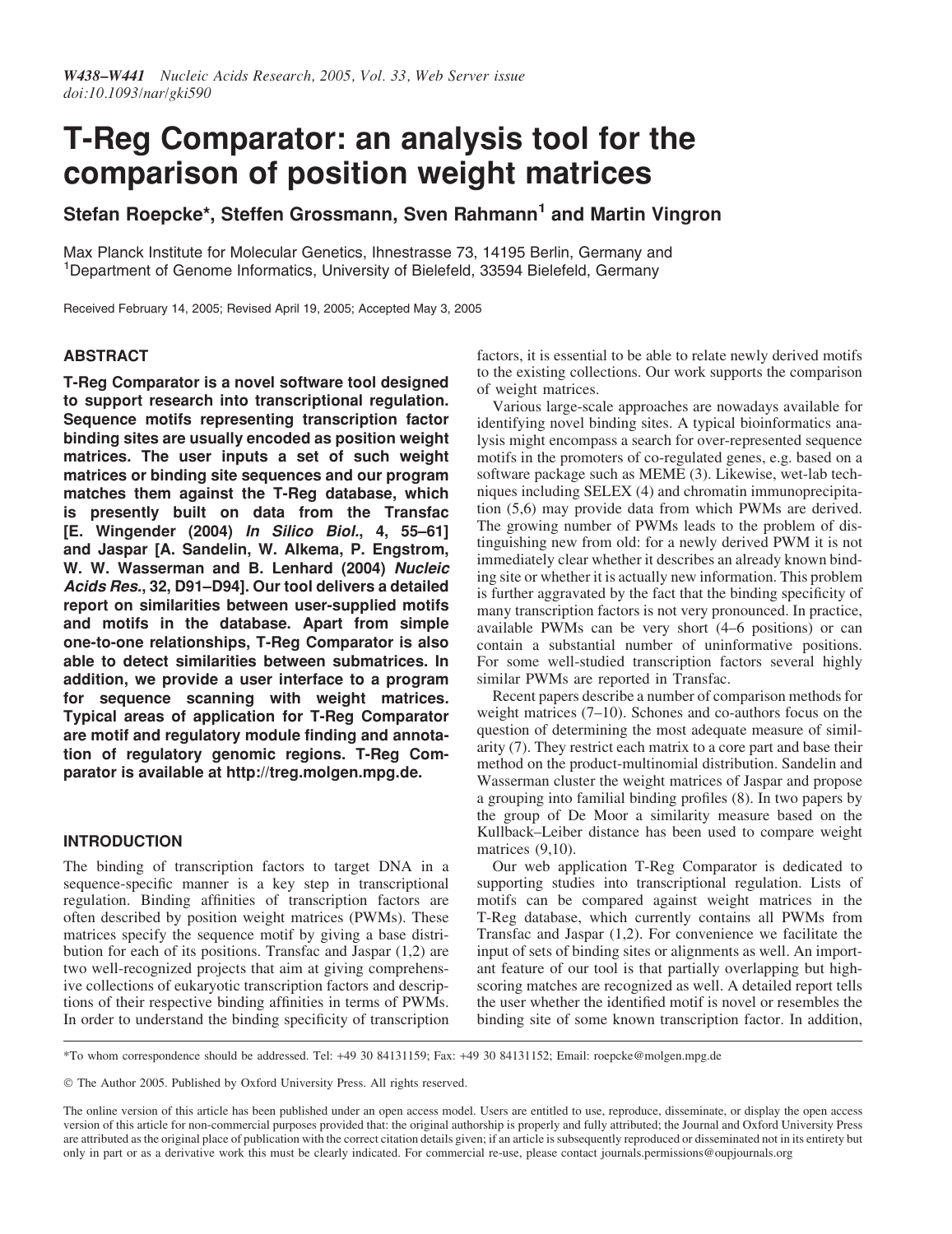T-Reg Comparator provides an interface to a program developed in our group for the scanning of sequences with weight matrices (11).

#### MATERIALS AND METHODS

For weight matrix comparison we use a method that has already been introduced by De Moor and colleagues (9,10). It is based on a symmetrized, position-averaged Kullback– Leibler distance. To compare two weight matrices: the shorter one is moved along the other and all shifted positions that satisfy the following three conditions are considered. First, at least half of the shorter matrix has to overlap with the longer matrix. Second, this overlap has to be at least four positions long. And third, the overlapping part of at least one matrix has to have a position-averaged entropy below one with respect to the natural logarithm. For each such shift, a positionnormalized dissimilarity score is calculated for the overlapping part, and the smallest dissimilarity score is used to measure the overall similarity between the two matrices.

Our web service works on the T-Reg database. The T-Reg database is an in-house relational database on transcriptional regulation that currently contains data from Jaspar and Transfac version 8.4 (1,2). Data from Jaspar and Transfac Public is freely accessible on our web site. However, T-Reg cannot be made publicly available for download because it contains data from Transfac that we are not allowed to redistribute. The Jaspar data was obtained from the project web site, http://jaspar.cgb.ki.se.

The input consists of a set of weight matrices or sets of sequences, which can be entered into a text field or uploaded from a file. In the current version of the program we support several matrix formats: MEME, Transfac and Jaspar file formats and a raw data format. Sequence sets are given in FASTA format, or simply one sequence per line, and are then used to generate weight matrices. If the user inputs an alignment, weight matrices are constructed by counting the occurrences of bases in each position. If, instead, the user inputs unaligned binding site sequences, DiAlign (12) is utilized to compute a multiple alignment first. After specifying the input, the user chooses the set of matrices with which to make the comparison. For example, it is possible to restrict the comparison to the set of available vertebrate matrices in the public version of Transfac. Smaller sets of matrices lead to shorter computation times and results that can be easily interpreted. The dissimilarity score ranges from 0 to 5. We recommend a cutoff of 0.8 or 0.5, where the latter produces more specific results.

After all pairwise comparisons have been made, the application returns a table that contains the following information: the name and the consensus of the input matrix and a list of matrices with divergence smaller than the given cutoff. For these matrices, the name, the overlap, the orientation, the shift, the actual dissimilarity score and the consensus of the best match are provided. Further, a grouping of the transcription factors into coarse classes based on the structure of the DNA-binding domain is given in the annotation. Hyperlinks guide the user to the web pages of the source databases and additional information, Jaspar, Transfac Public, Transfac or TESS (13). If the matrix stems from the non-public part of Transfac, the hyperlink points to the Biobase website (http://www.biobase.de), where access is restricted to licensed users. A standalone version of T-Reg Comparator will be made available at our web site.

As a natural step in studies on transcriptional regulation, a user can start a sequence search with the input matrices. The annotation with the PWM hits on the sequence is based on an elaborate, statistically sound method that has previously been developed in our group (11). The software is freely available at http://genereg.molgen.mpg.de/ProfileStats/index.shtml. Two aspects of this method should be mentioned here. First, in the process of constructing a scoring matrix from the PWM, we use a regularization method that does not change the overall nucleotide composition of the profile and regularizes each position relative to its signal strength. Second, for the final scoring matrices, we calculate exact score distributions under a background and a signal model for motif sequences. This allows the determination of the scanning cutoff using statistical considerations, which is better than making an ad hoc decision such as setting the cutoff to 80% of the PWM's overall score range. In the current interface the user can choose an accepted false-negative rate. The output consists of a list of all the matches better than the cutoff. The orientation, the position and the false-positive estimate for each hit are printed out.

## RESULTS AND DISCUSSION

We demonstrate the functionality of T-Reg Comparator on an example (Figures 1 and 2). We have constructed an example MEME file from a promoter analysis of ribosomal protein genes. The file is available in the Supplementary material or via the help page of T-Reg Comparator. The three weight matrices represent the typical cases that occur during motif discovery endeavours. Motif 1 is quite unspecific and matches other unspecific matrices best. It shows weak similarity to binding sites of the STAT family of transcription factors. When compared against Jaspar, the PWM Motif 8 matches MA0028 for the transcription factor Elk-1 best. The sequence logo for MA0028 is depicted in Figure 1 and the comparison is illustrated in Figure 2. Motif 8 resembles a typical binding site of a factor of the ETS family because it contains the characteristic core motif GGAA. The two positions preceding GGAA



Figure 1. Sequence logo representation of the binding specificity of the transcription factor Elk-1, copied from the Jaspar web site, http://jaspar.cgb.ki.se (identifier MA0028). The height of each column indicates the information content of the corresponding position. The sizes of the characters represent the relative frequency of the corresponding bases.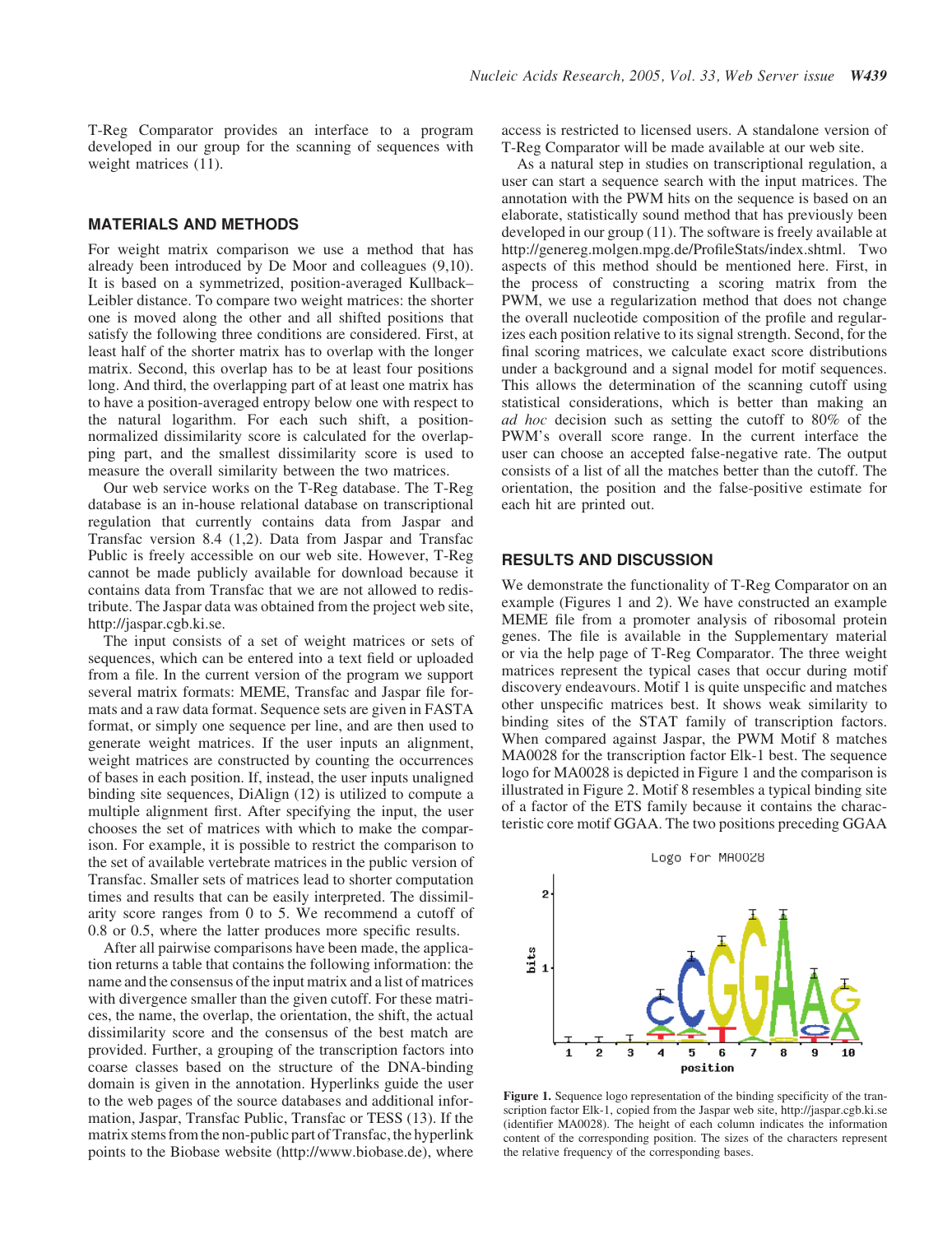|        | A<br>C<br>G.<br>T. | 0.67<br>0.13<br>0.17<br>$\Omega$ | 0.34<br>0.19<br>0.02 | $0.43$ $0.06$ $0.02$ 0<br>0.76<br>0.17<br>- 0 | 0.9810<br>0<br>0  | 0.97<br>0.02                   | $\Omega$<br>0<br>0.99<br>$\circ$ 0 | 0.95 <sub>1</sub><br>0.04<br>0<br>0 | 0.97<br>$\Omega$<br>$\Omega$<br>0.02 | $\Omega$<br>0<br>0.99<br>$\Omega$ | 0.26<br>0<br>0.60 | $0.13$ $0.21$ $0.21$<br>0.15<br>0.41<br>0.21 | 0.17<br>0.52<br>0.08 | 0.02<br>0.36<br>0.23<br>0.36 |
|--------|--------------------|----------------------------------|----------------------|-----------------------------------------------|-------------------|--------------------------------|------------------------------------|-------------------------------------|--------------------------------------|-----------------------------------|-------------------|----------------------------------------------|----------------------|------------------------------|
| С<br>G | 10<br>4            | 10<br>6<br>6<br>6                | 9<br>4<br>10<br>5    | 5<br>19<br>3                                  | 2<br>24<br>1<br>1 | $\overline{0}$<br>0<br>24<br>4 | 0<br>27<br>$\Omega$                | 27<br>0<br>$\mathbf 1$<br>$\Omega$  | 21<br>5<br>0<br>2                    | 13<br>0<br>14                     |                   |                                              |                      |                              |
|        |                    |                                  |                      |                                               |                   | G                              | G                                  | A                                   |                                      | G.                                |                   |                                              |                      |                              |

Figure 2. Representation of the comparison of two weight matrices. The upper, yellow one is a probability matrix taken from the example MEME file (Motif 8 in the example file on the help page). The lower, blue one is the Jaspar count matrix MA0028 for Elk-1. The divergence computed by T-Reg Comparator amounts to 0.644. Thin dashed lines indicate the overlapping part. The frames depict the core consensus GGAA of the ETS family of transcription factors.

are also highly informative and similar in both matrices. However, the position following GGAA is dissimilar in the two motifs: Motif 8 contains an unambiguous G whereas MA0028 has an A or a G. In summary, Motif 8 is probably a binding site for factors of the ETS family but not necessarily of Elk-1. Indeed, it has been shown previously that another ETS transcription factor, GABP, binds some ribosomal proteins' gene promoters (14). The third PWM in the example file, Motif 5, shows only poor similarity to other matrices. Hence, this motif can be regarded as novel, at least to the T-Reg database.

T-Reg Comparator is a tool designed to support researchers in identifying novel transcription factor binding sites. There are many situations in which researchers come up with weight matrices that describe the binding specificity of a set of transcription factors of interest. Identifying over-represented sequence patterns in sets of regulatory regions in silico  $(15)$  or performing in-depth analyses of the binding specificity of DNA-binding proteins in vitro (16) are just two of many examples.

In all these cases, there is a need to check whether some of the sequence patterns match the already described binding specificity of a transcription factor. To this end, the newly identified PWM must be compared with available data collections such as Transfac and Jaspar. However, these databases do not provide tools or data structures to address this question. In addition, there are further specific issues that arise when comparing weight matrices. First, PWMs stored in the databases are frequently very short or have many uninformative positions. Second, small PWMs can be parts of larger, modular PWMs (17). And third, single transcription factors can be associated with two or more PWMs, which sometimes differ substantially.

T-Reg Comparator is tailored to handle the situation described above. To achieve this, we use a dissimilarity score based on the symmetrized, position-averaged relative entropy, which has already been introduced by De Moor and colleagues for weight matrix comparison (9,10). All possible shifts of the matrices are considered in the comparison, and the one giving the lowest dissimilarity score is reported. In addition, uninformative comparison results are filtered out. We consider a comparison result to be uninformative when only small parts of the matrices have been compared or when the parts compared are highly uninformative.

Another important advantage of our method is that we provide a detailed description of the identified similarities. Reverse-complement or partially overlapping high-scoring matches are readily identified. Along with the PWMs, we also provide an interface to an elaborate sequence annotation method (11), which is very convenient for many typical analyses of transcription factor binding behaviour.

In the future we hope to make this resource the basis for a unified collection of experimentally and computationally derived PWMs.

### ACKNOWLEDGEMENTS

We thank Stein Aerts for providing us with the names of the PWMs in Transfac Public and Amit Sinha for help with the manuscript. Funding to pay the Open Access publication charges for this article was provided by the Max Planck Institute for Molecular Genetics.

Conflict of interest statement. None declared.

#### **REFERENCES**

- 1. Sandelin,A., Alkema,W., Engstrom,P., Wasserman,W.W. and Lenhard,B. (2004) JASPAR: an open-access database for eukaryotic transcription factor binding profiles. Nucleic Acids Res., 32, D91–D94.
- 2. Wingender,E. (2004) TRANSFAC, TRANSPATH and CYTOMER as starting points for an ontology of regulatory networks. In Silico Biol., 4, 55–61.
- 3. Bailey,T.L. and Elkan,C. (1994) Fitting a mixture model by expectation maximization to discover motifs in biopolymers. Proc. Int. Conf. Intell. Syst. Mol. Biol., 2, 28–36.
- 4. Fitzwater,T. and Polisky,B. (1996) A SELEX primer. Methods Enzymol., 267, 275–301.
- 5. Hanlon,S.E. and Lieb,J.D. (2004) Progress and challenges in profiling the dynamics of chromatin and transcription factor binding with DNA microarrays. Curr. Opin. Genet. Dev., 14, 697–705.
- 6. Banerjee,N. and Zhang,M.Q. (2003) Identifying cooperativity among transcription factors controlling the cell cycle in yeast. Nucleic Acids Res., 31, 7024–7031.
- 7. Schones,D.E., Sumazin,P. and Zhang,M.Q. (2005) Similarity of position frequency matrices for transcription factor binding sites. Bioinformatics, 21, 307–313.
- 8. Sandelin,A. and Wasserman,W.W. (2004) Constrained binding site diversity within families of transcription factors enhances pattern discovery bioinformatics. J. Mol. Biol., 338, 207-215.
- 9. Thijs,G., Marchal,K., Lescot,M., Rombauts,S., De Moor,B., Rouze,P. and Moreau,Y. (2002) A Gibbs sampling method to detect overrepresented motifs in the upstream regions of coexpressed genes. J. Comput. Biol., 9, 447–464.
- 10. Aerts,S., Van Loo,P., Thijs,G., Moreau,Y. and De Moor,B. (2003) Computational detection of cis -regulatory modules. Bioinformatics, 19 (Suppl. 2), II5–II14.
- 11. Rahmann, S., Müller, T. and Vingron, M. (2003) On the power of profiles for transcription factor binding site detection. Statist. Appl. Genet. Mol. Biol., 2 article 7.